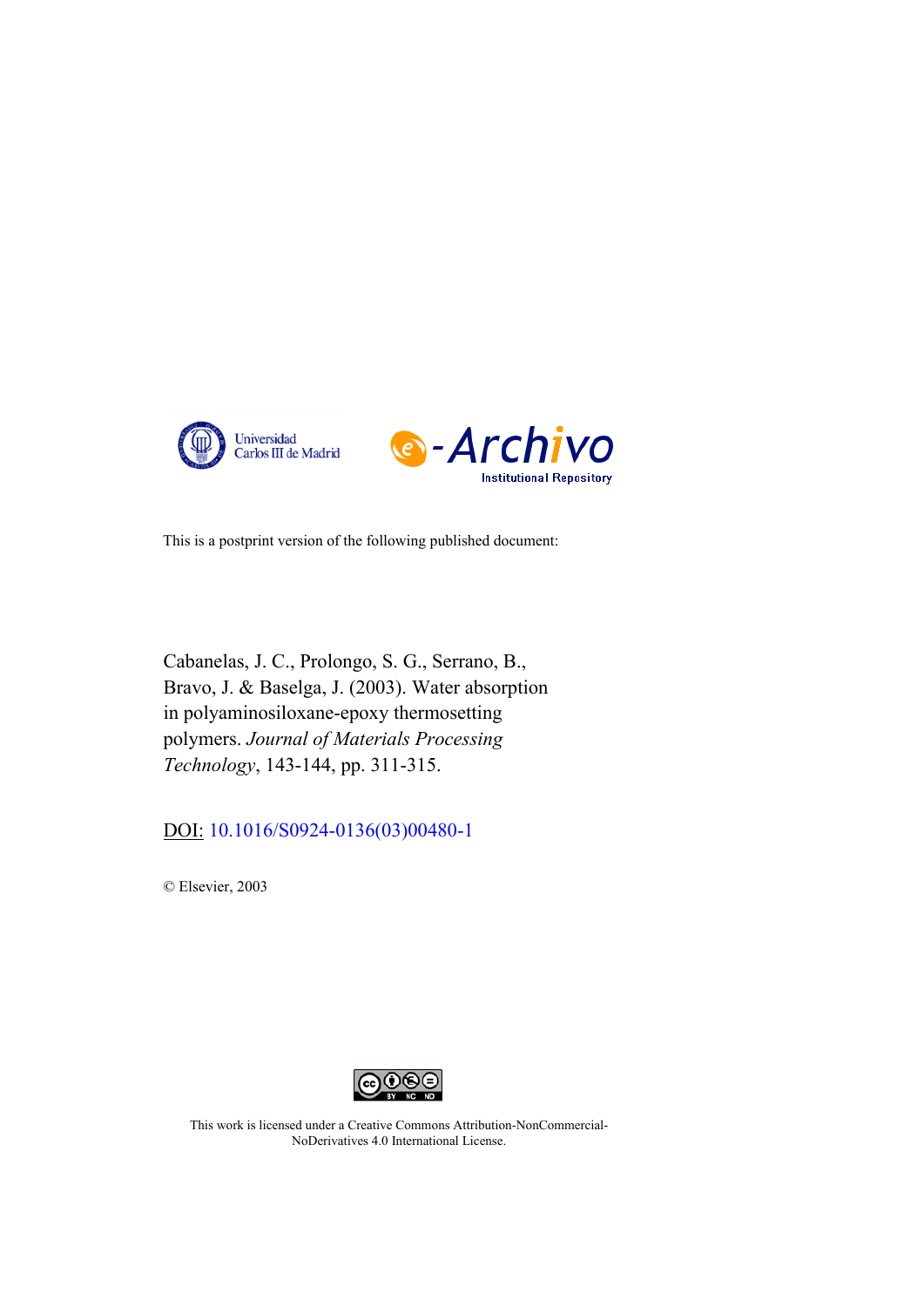# Water absorption in polyaminosiloxane-epoxy thermosetting polymers

J.C. Cabanelas, S.G. Prolongo, B. Serrano, J. Bravo, J. Baselga∗

*Inst. Tec. de Quimica y Mat. Alvaro Alonso Barba, Avda de la Universidad 30, Leganes, University Carlos III de Madrid, Madrid 28911, Spain*

#### **Abstract**

Water absorption is a common problem in epoxy-based composites, especially in interfacial regions. In contrast to epoxy resins, silicones are hydrophobic materials. Modificatio of epoxy thermosets with silicones should improve physical properties because of decrease in water diffusion. Bisphenol-A diglycidyl ether (DGEBA) was cured with a synthesised aminopropyl perfunctionalised siloxane. Water absorption was analysed by different techniques, including near infrared

(FTIR) water absorbance at 5200 cm<sup>-1</sup> and gravimetry. Fick's law diffusion coefficient were calculated. Swelling equilibrium of the resin was also analysed. Absorbed water catalyses the curing reaction strongly, allowing to reach high conversions.

# **Keywords** Diffusion; Epoxy resin; Siloxane

#### **1. Introduction**

Water uptake in epoxy systems is a challenging issue due to the irreversible changes that water operates on the polymer properties. It is believed and there are enough experimen-tal evidences that entrance of water induces: (a) swelling of the system and build-up of residual stresses at and near the interfaces [1], (b) rupture of adhesive bonding between the system and a given substrate [2], (c) aperture of oxirane re-maining groups [3], (d) modificatio of the local stress state and creation of microcrazes through environmental stress cracking [4].

There is no universal model to cover all types of water diffusion [1]. Several mechanisms for the water entrance have been proposed: (a) diffusion governed by Fick's law through the free volume of the polymer [5], (b) case II diffusion mechanism by which osmotic swelling is limited by polymer creep [6], (c) swelling induced by a favourable polymer–solvent parameter, (d) osmotic phenomena due to the presence of micropores, channels and other defects in the polymer [7].

It is also frequently found in the literature that the water diffusion coefficien in different epoxy systems is around 10  $-8$  to  $10^{-10}$  cm<sup>2</sup> s<sup>-1</sup> [1,2,8], even for rubber modifie compositions [8]. Similar values are obtained for other glassy polymer systems [2]. Diffusion coefficien measures the initial rate of water absorption and, in principle, it

should be dependent on the chemical nature of the polymer system and on the cross-linking degree for cross-linked systems such as epoxy's. But, as it will be shown in this paper, similar diffusion coefficient are found even for not fully cured systems.

In an effort for designing water resistant epoxy systems, it is necessary to know which material parameters are really involved and control the process of water absorption. In this paper, we study the water absorption properties of a new epoxy formulation based in the use as hardener of a reactive derivative of a hydrophobic polymer, such as polysiloxane. It will be shown that when common bisphenol-A diglycidyl ether (DGEBA) resins are cured in the presence of poly(3-aminopropylmethylsiloxane) (PAMS), equilibrium properties are greatly enhanced. In addition, due to the special characteristics and morphology of this epoxy system [9], a different behaviour against postcuring temperature is found.

#### **2. Experimental**

#### *2.1. Synthesis of PAMS*

The polymer was synthesised according to the method reported in Ref. [9]. The structure of the polymer is presented in Scheme 1.

*M*n of the sy[nthes](#page-5-0)ised polymer was 1600 g/mol as determi[ned by vapo](#page-2-0)ur pressure osmometry, which corresponds to an amine equivalent weight of 58.5 g/eq. NH2; it contained a cyclics weight fraction of 15%.

<sup>∗</sup> Corresponding author. Tel.: +34-1-624-94-67; fax: +34-1-624-94-30. *E-mail address:* jbaselga@ing.uc3m.es (J. Baselga).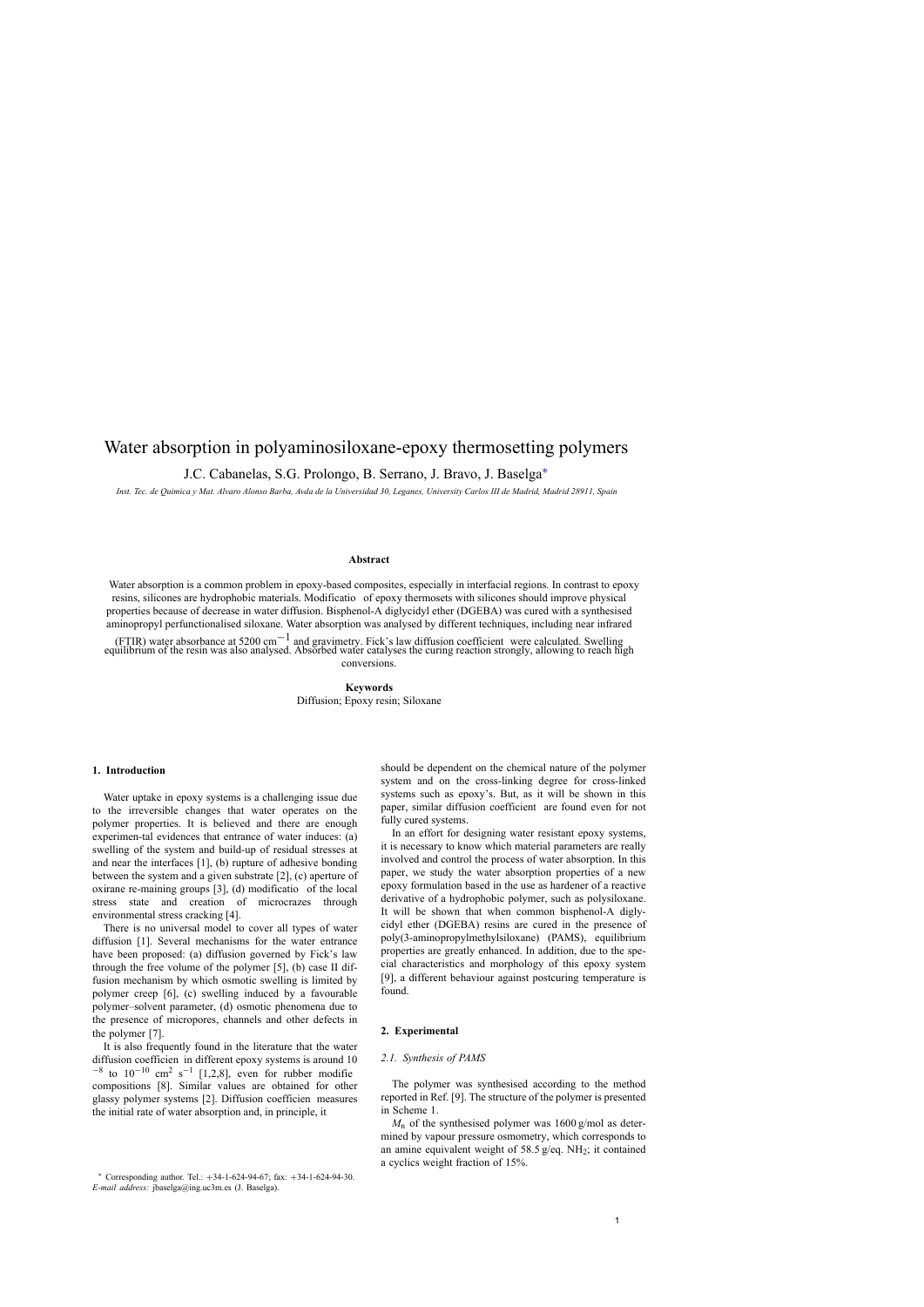<span id="page-2-0"></span>

Scheme 1. Structure of PAMS.

#### *2.2. Materials*

DGEBA was supplied by Gairesa (Spain). Before mixing, DGEBA and PAMS were vacuum degassed for 2 h approximately. Stoichiometric mixtures of DGEBA and PAMS were prepared gravimetrically. Once mixed, the mixture was vigorously stirred and vacuum degassed again for 3 min, and injected into a glass mould for curing. The glass walls of the mould were covered with a fin layer of a grease demoulding agent. Samples were cured at 120 ◦C for 1 h and postcured 1 h at 130 and  $150^{\circ}$ C. A second set of samples were cured 2 h at  $60^{\circ}$ C and postcured 1 h at 80, 100 and 120 $\degree$ C. After curing, the samples were demould and cut into pieces of dimensions  $1 \text{ cm} \times 4 \text{ cm}$  $\times$  0.057 cm.

#### *2.3. Methods*

Water absorption was measured gravimetrically at 50 ◦C. Samples were immersed in distilled water and its weight was measured as a function of immersion time over a 2 weeks period. Prior immersion cured samples were cleaned with  $CH<sub>2</sub>Cl<sub>2</sub>$ . Water content was measured also by near infrared spectroscopy (Perkin Elmer GX2000). Spectrometric conditions were 10 scans from 7000 to 4000 cm−<sup>1</sup> . The water band  $(A_{w,t})$  appears in the range 5360–502[0 cm](#page-5-0)<sup>-1</sup> [10] and was in-tegrated using the standard routines of the control software. To correct for the effect of volume variations due to swelling, a reference band  $(4623 \text{ cm}^{-1})$  corresponding to aromatic CH tension vibrations of the resin  $(A_{ref})$  was selected. It has been proved that there exists a linear relationship between inte-grated NIR band and gravimetric amount of water; therefore  $A_w$  can be converted into water content,  $w_t$ , according to the equation:

$$
w_t = 0.096 + 0.587 \frac{A_{w,t} - A_{w,0}}{A_{\text{ref}}}
$$
 (1)

where  $A_{w,0}$  is the integrated absorbance at immersion time  $t = 0$ . Epoxy conversion was measured also by FT-NIR. The epoxy band was integrated in the range 4588–4507 cm<sup>-1</sup>, and it was also referred to the reference band.

Glass transition temperatures were measured by differential scanning calorimetry (DSC, Perkin Elmer DSC-7) at 10 K min−1, using the standard routines.

#### **3. Results and discussion**

# *3.1. Water uptake and diffusion coefficient*

Gravimetric results are presented in [Fig. 1](#page-3-0) were the fractional amount of water is plotted against  $t^{1/2}$ . In [Fig. 2,](#page-3-0) the water content measured by FT-NIR for the different samples is also presented.

From the initial linear portion of the curves, water diffusion coefficient can be calculated according to the following equation:

$$
\frac{\Delta w_t}{\Delta w_T} = \frac{w_t - w_0}{w_\infty - w_0} = \frac{4}{e} \sqrt{\frac{Dt}{\pi}}
$$
\n(2)

where  $w_t$ ,  $w_0$  and  $w_\infty$  are the weights of the samples at immersion time  $t$ ,  $t = 0$  and at the saturation equilibrium, *e* is the thickness of the sample, and *D* the water diffusion coefficient In Table 1, *D* and the equilibrium water content are presented. No great differences are observed in function of curing degree.

# *3.2. Volume change during water uptake*

From FT-NIR spectra at different immersion times it is possible to obtain information on the volume change following water uptake. According to the Lambert–Beer law, absorbance at a certain wavenumber, *A*, were absorption takes place is proportional to the number of absorbing species per unit section. Therefore,  $A^{-3/2}$  should be proportional to the volume in which the absorbing species are distributed. If we select some wavenumber specifi of the IR spectrum of the neat resin, sufficientl far away from absorption of water molecules, we can measure the fractional volume change using the following expression:

$$
\left[\frac{A_0}{A_t}\right]^{3/2} - 1 = \frac{\Delta V}{V_0} \tag{3}
$$

were  $A_0$  and  $A_t$  are the integrated absorbances of the reference band at 4623 cm<sup>-1</sup> at immersion times  $t = 0$  and  $t$ ,  $\Delta V/V_0$  the fractional volume change following water uptake. In [Fig. 3,](#page-4-0) the fractional volume change is plotted against immersion time.

Table 1

Water diffusion coefficient calculated with Eq. (2) and weight fraction of water at the saturation equilibrium

| Sample      | $(\Delta w_T/w_\infty) \times 100$ | $D (\times 10^{-8} \text{ cm}^2 \text{ s}^{-1})$ |
|-------------|------------------------------------|--------------------------------------------------|
| 60          | 2.85                               | 7.54                                             |
| $60 - 80$   | 2.86                               | 8.75                                             |
| $60 - 100$  | 2.28                               | 7.40                                             |
| $60 - 120$  | 2.62                               | 8.11                                             |
| 120         | 2.38                               | 6.86                                             |
| $120 - 130$ | 2.65                               | 8.28                                             |
| $120 - 150$ | 2.78                               | 10.1                                             |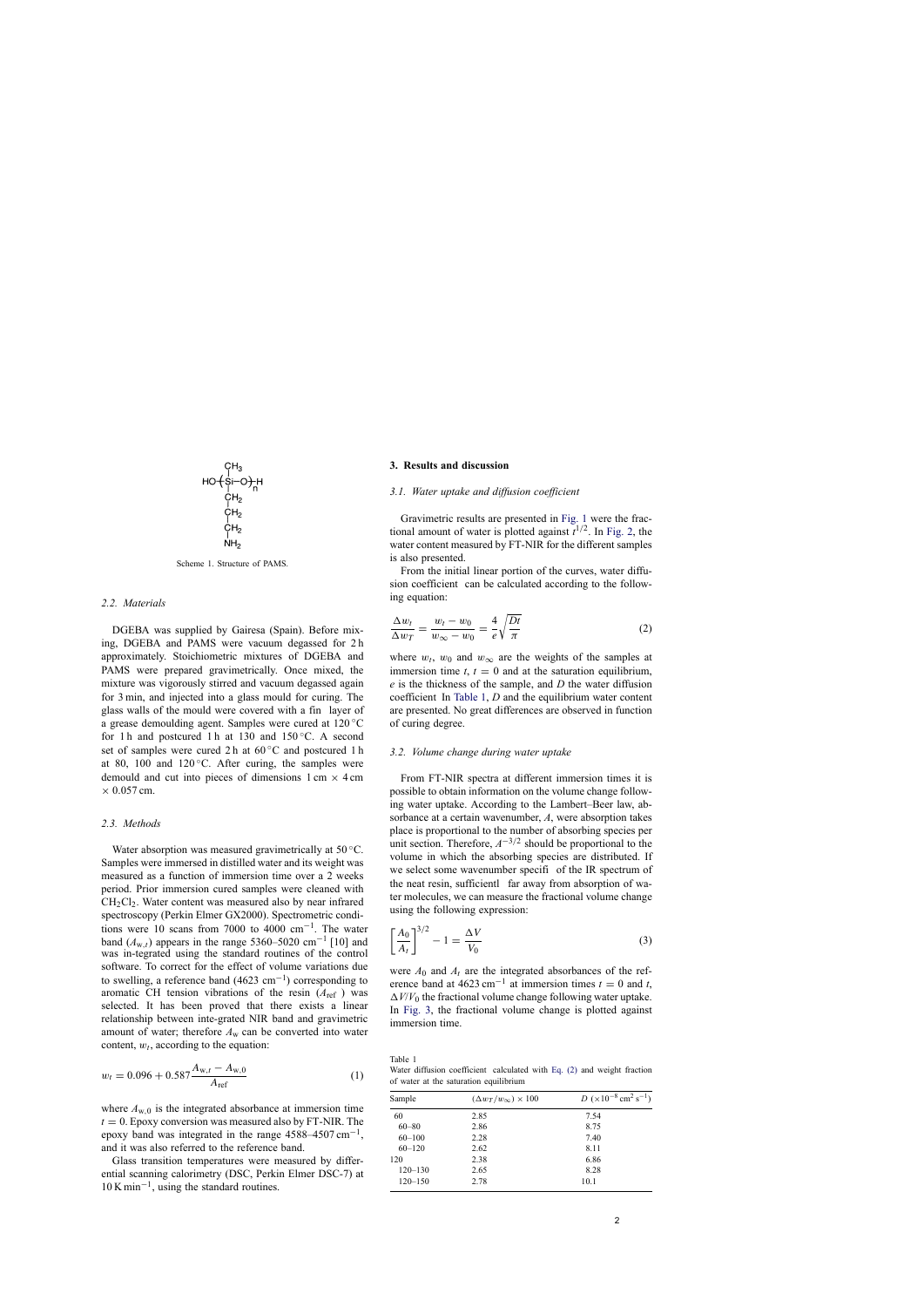<span id="page-3-0"></span>

Fig. 1. Fractional weight gain against *t* <sup>1</sup>/2.

# *3.3. Catalytic effects of absorbed water on curing during water uptake process*

immersed in water. A relevant increase in conversion is observed especially for the low temperature cured samples, but all the samples present the same behaviour.

The normalised epoxy band was analysed in order to study the effect of water swelling on the extent of curing. In [Fig. 4](#page-4-0) epoxy conversion against time is represented for samples

It should be noticed that although a plateau is attained for water absorption, epoxide conversion continues to increase even at very long immersion time. The decrease in



Fig. 2. Fractional water content as measured by FT-NIR and [Eq. \(1\).](#page-2-0)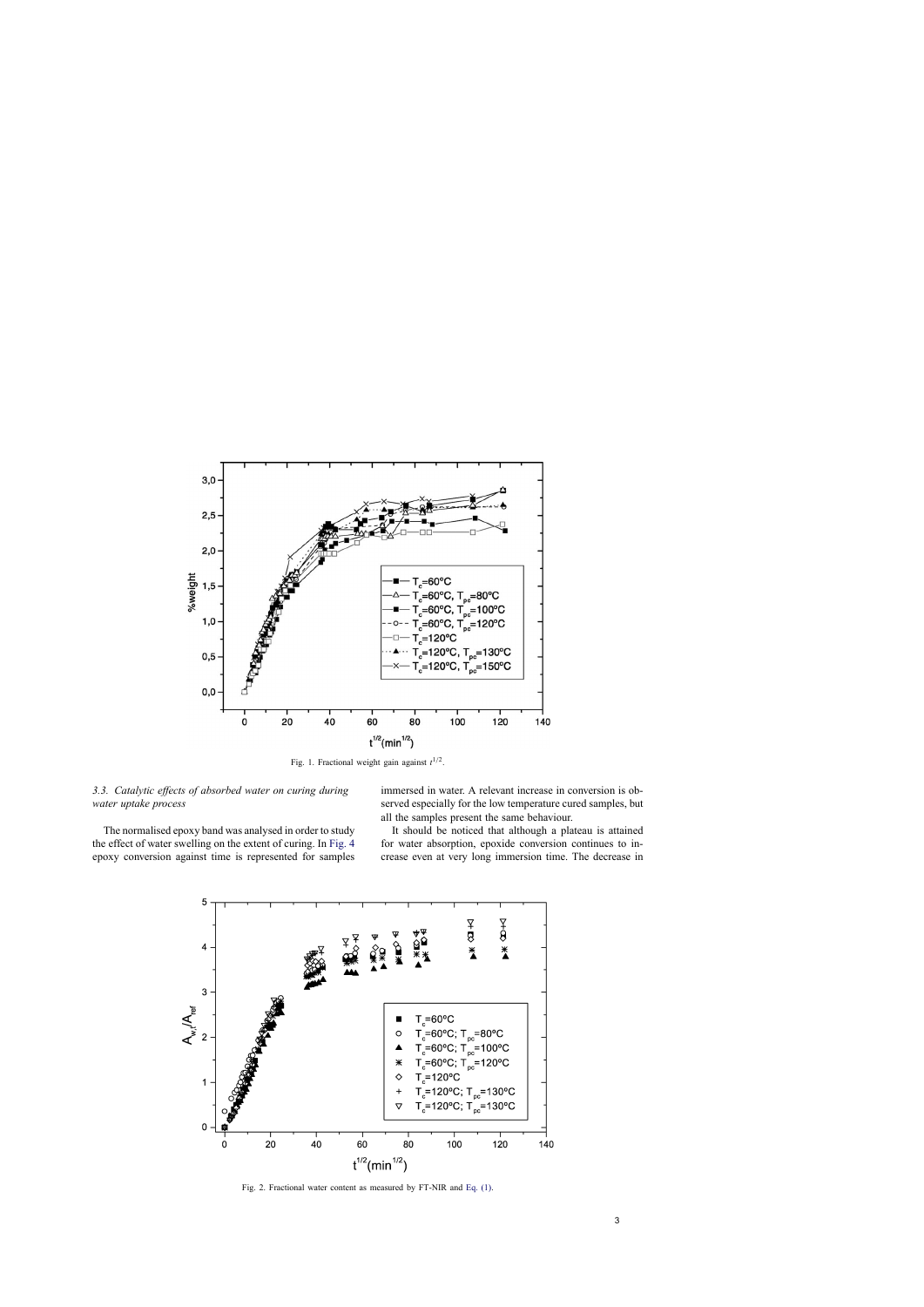<span id="page-4-0"></span>

Fig. 3. Fractional volume change against immersion time.

the epoxy band is accompanied by a simultaneous decrease in the secondary amine NIR band (centred at  $6510 \text{ cm}^{-1}$ ). Therefore, epoxide ring opening by water without reaction can be rejected. Samples postcured at 60 and 80 ◦C show the highest change in conversion. This increase can be due to different reasons: (a) water acts as a plasticiser agent; as a consequence *T*<sup>g</sup> decreases and reaction becomes possible. (b) A temperature effect. The bath of water is thermostated



Fig. 4. Time variation for epoxy conversion  $(\alpha_E)$ .